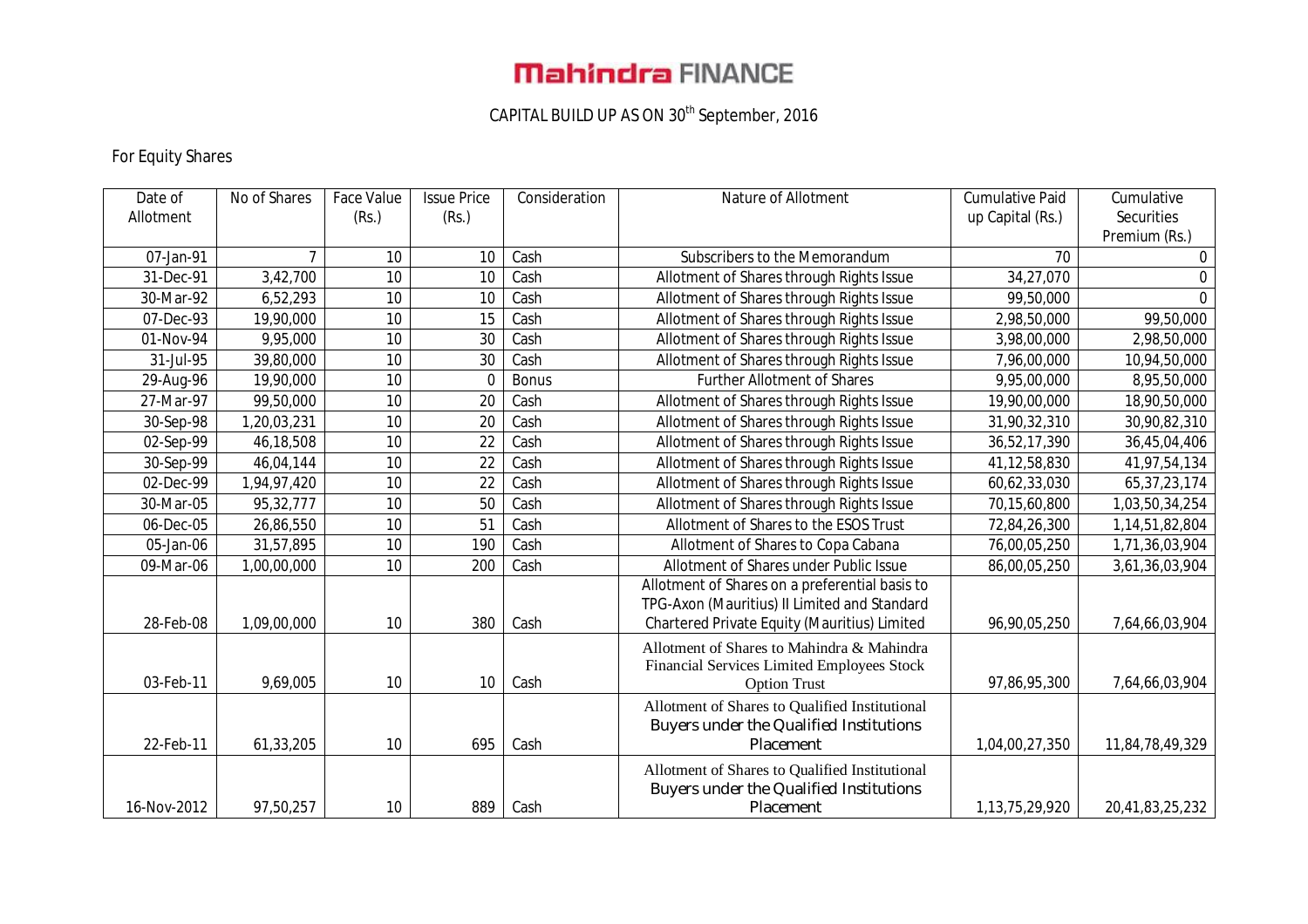# **Mahindra FINANCE**

## CAPITAL BUILD UP AS ON 30th September, 2016

### For Equity Shares

| <b>Balance as on</b>                |              |             |                |  |                    |                     |
|-------------------------------------|--------------|-------------|----------------|--|--------------------|---------------------|
| 31-Mar-2013                         | 56,87,64,960 | $\mathbf 2$ |                |  | 1, 13, 75, 29, 920 | 20, 15, 58, 07, 775 |
| <b>Balance as on</b>                |              |             |                |  |                    |                     |
| 30-June-2013                        | 56,87,64,960 | $\mathbf 2$ |                |  | 1, 13, 75, 29, 920 | 20, 15, 81, 78, 959 |
| <b>Balance as on</b>                |              |             |                |  |                    |                     |
| 30-Sep-2013                         | 56,87,64,960 | $\mathbf 2$ |                |  | 1, 13, 75, 29, 920 | 20, 16, 42, 13, 353 |
| <b>Balance as on</b>                |              |             |                |  |                    |                     |
| 31-Dec-2013                         | 56,87,64,960 | $\mathbf 2$ |                |  | 1, 13, 75, 29, 920 | 20, 16, 44, 50, 006 |
| <b>Balance as on</b>                |              |             |                |  |                    |                     |
| 31-Mar-2014                         | 56,87,64,960 | $\mathbf 2$ |                |  | 1, 13, 75, 29, 920 | 20, 18, 24, 73, 991 |
| <b>Balance as on</b>                |              |             |                |  |                    |                     |
| 30-June-2014                        | 56,87,64,960 | 2           |                |  | 1, 13, 75, 29, 920 | 20, 19, 53, 14, 010 |
| <b>Balance as on</b>                |              |             |                |  |                    |                     |
| 30-Sept-2014                        | 56,87,64,960 | $\mathbf 2$ |                |  | 1, 13, 75, 29, 920 | 20, 20, 57, 14, 511 |
| <b>Balance as on</b>                |              |             |                |  |                    |                     |
| 31-Dec-2014                         | 56,87,64,960 | $\mathbf 2$ |                |  | 1, 13, 75, 29, 920 | 2020, 72, 64, 778   |
| <b>Balance as on</b>                |              |             |                |  |                    |                     |
| 31-Mar-2015                         | 56,87,64,960 | $\mathbf 2$ | ۰.             |  | 1, 13, 75, 29, 920 | 2023, 24, 24, 516   |
| <b>Balance as on</b>                |              |             |                |  |                    |                     |
| 30-June-2015                        | 56,87,64,960 | $\mathbf 2$ | $\blacksquare$ |  | 1, 13, 75, 29, 920 | 2023,68,02,919      |
| <b>Balance as on</b>                |              |             |                |  |                    |                     |
| 30-Sep-2015                         | 56,87,64,960 | $\mathbf 2$ |                |  | 1, 13, 75, 29, 920 | 2024, 63, 35, 968   |
| <b>Balance as on</b><br>31-Dec-2015 | 56,87,64,960 | $\mathbf 2$ |                |  | 1, 13, 75, 29, 920 | 2029, 03, 75, 662   |
| <b>Balance as on</b>                |              |             |                |  |                    |                     |
| 31-Mar-2016                         | 56,87,64,960 | $\mathbf 2$ |                |  | 1, 13, 75, 29, 920 | 2032, 52, 39, 633   |
| <b>Balance as on</b>                |              |             |                |  |                    |                     |
| 30-June-2016                        | 56,87,64,960 | $\mathbf 2$ |                |  | 1, 13, 75, 29, 920 | 2014, 96, 36, 408   |
| <b>Balance as on</b>                |              |             |                |  |                    |                     |
| 30-Sep-2016                         | 56,87,64,960 | $\mathbf 2$ |                |  | 1, 13, 75, 29, 920 | 2016,40,66,658      |
|                                     |              |             |                |  |                    |                     |

Note :